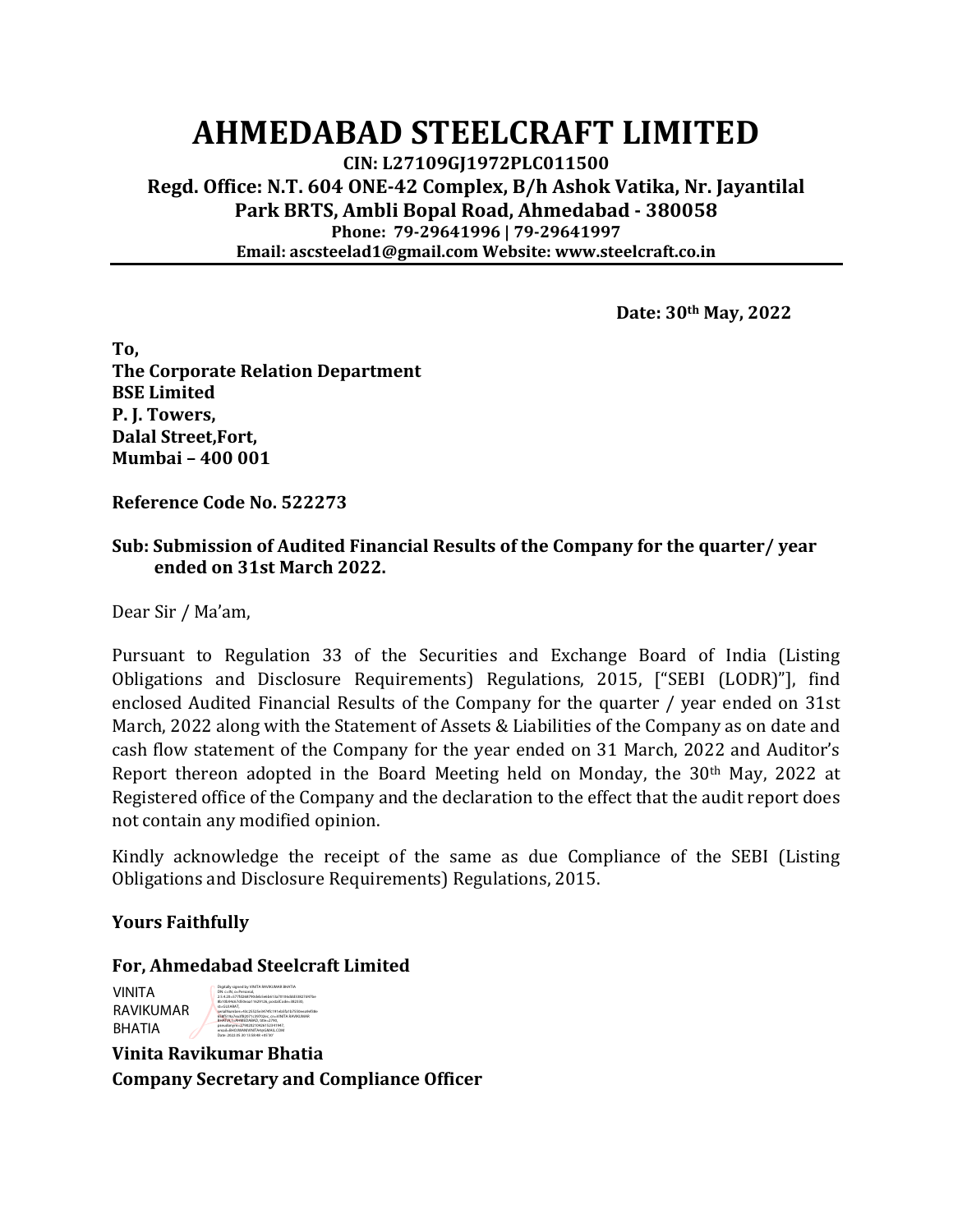# AHMEDABAD STEELCRAFT LTD.

Regd. Offi. : : 604 North Tower, One-42 Complex, B/h.Ashok Vatika, Nr.Jayantilal Part BRTS, Ambli Bopal Road, Ahmedabad - 380 058 (lNDlA) Ph.: 091-79-26401996/97, 26404223 E-mail : <u>ascsteelad1@gmail.com</u><br>Fax: 091-79-26404656 Web: www.steelcraft.co.in Web : www.steelcraft.co.in CIN: L27109GJ1972PLC011500 STATEMENT OF STANDALONE AUDITED FINANCIAL RESULTS FOR THE

QUARTER AND YEAR ENDED ON 31't MARCH, 2022.

(Rs.In Lacs)

|                                                                                  | Quarter ended on        |                            |                         | <b>Year ended on (Audited)</b> |             |
|----------------------------------------------------------------------------------|-------------------------|----------------------------|-------------------------|--------------------------------|-------------|
|                                                                                  | 31.03.2022<br>(Audited) | 31.12.2021<br>(Un-Audited) | 31.03.2021<br>(Audited) | 31.03.2022                     | 31.03.2021  |
| Income:                                                                          |                         |                            |                         |                                |             |
| Net Sales/Income from Operations<br>including Export Incentives                  | 30.69                   | 36.41                      | 22.20                   | 70.13                          | 193.62      |
| Other Income * (including Share<br>of Profit from Partnership Firms<br>& LLP)    | 48.22                   | 11.61                      | 49.83*                  | 83.92*                         | 109.64*     |
| <b>Total Income</b>                                                              | 78.91                   | 48.02                      | 72.03                   | 154.05                         | 303.26      |
| <b>Expenses:</b>                                                                 |                         |                            |                         |                                |             |
| Cost of materials consumed                                                       |                         | ٠                          | ÷                       |                                |             |
| Purchase of Traded goods                                                         | 14.96                   | 14.04                      | 13.00                   | 29.00                          | 163.29      |
| Change in inventories of finished<br>goods, work in progress & stock<br>in trade |                         |                            |                         |                                | 0.18        |
| Employees benefits expenses                                                      | 17.66                   | 18.93                      | 17.55                   | 71.90                          | 77.19       |
| <b>Finance Costs</b>                                                             | 0.17                    | 1.21                       | 0.42                    | 2.50                           | 1.28        |
| Depreciation, Depletion<br>&Amortisation expenses                                | 4.58                    | 4.69                       | 4.93                    | 18.92                          | 19.71       |
| Other Expenditure                                                                | 31.14                   | 26.97                      | 21.32                   | 87.62                          | 75.14       |
| <b>Total Expenses</b>                                                            | 68.51                   | 65.84                      | 57.22                   | 209.94                         | 336.79      |
| Profit(+)/Loss(-) before<br>exceptional item and tax                             | 10.40                   | $(-) 17.82$                | 14.81                   | $(-) 55.89$                    | $(-)$ 33.53 |
| <b>Exceptional Items</b>                                                         | $(-) 0.08$              | 0.08                       |                         |                                |             |
| Profit (+)/Loss(-) before tax                                                    | 10.32                   | $(-) 17.74$                | 14.81                   | $(-) 55.89$                    | $(-)33.53$  |
| <b>Tax Expenses</b><br><b>Current Tax</b><br>Deferred Tax Liability / (Assets)   | 1.07                    | 0.99                       | 1.30                    | 4.16                           | $(-)$ 10.93 |
| Net Profit (+)/Loss(-) for the<br>Period/Year                                    | 9.25                    | $(-) 18.73$                | 13.51                   | $(-) 60.05$                    | $(-)$ 22.60 |
| <b>Other Comprehensive Income</b>                                                | $(-) 8.14$              | 6.78                       | 11.00                   | 41.97                          | 102.08      |
| <b>Total Comprehensive Income</b><br>for the Period/Year                         | 1.11                    | $(-) 11.95$                | 24.51                   | $(-) 18.08$                    | 79.48       |
| Paid up Equity Share Capital                                                     | 409.20                  | 409.20                     | 409.20                  | 409.20                         | 409.20      |
| Face Value of Equity Share<br>Capital                                            | Rs. 10/-                | Rs. 10/-                   | Rs. 10/-                | Rs. 10/-                       | Rs. 10/-    |
| Other Equity (Excluding<br>revaluation reserves)                                 | ۳                       |                            | m                       | 2135.01                        | 2147.48     |
| Earning Per Share (Rs/equity)<br>(Non Annualised)                                |                         |                            |                         |                                |             |
| <b>Basic</b>                                                                     | 0.23                    | $(-)$ 0.46                 | 0.33                    | $(-) 1.47$                     | $(-)$ 0.55  |
| Diluted                                                                          | 0.23                    | $(-)$ 0.46                 | 0.33                    | $(-) 1.47$                     | $(-) 0.55$  |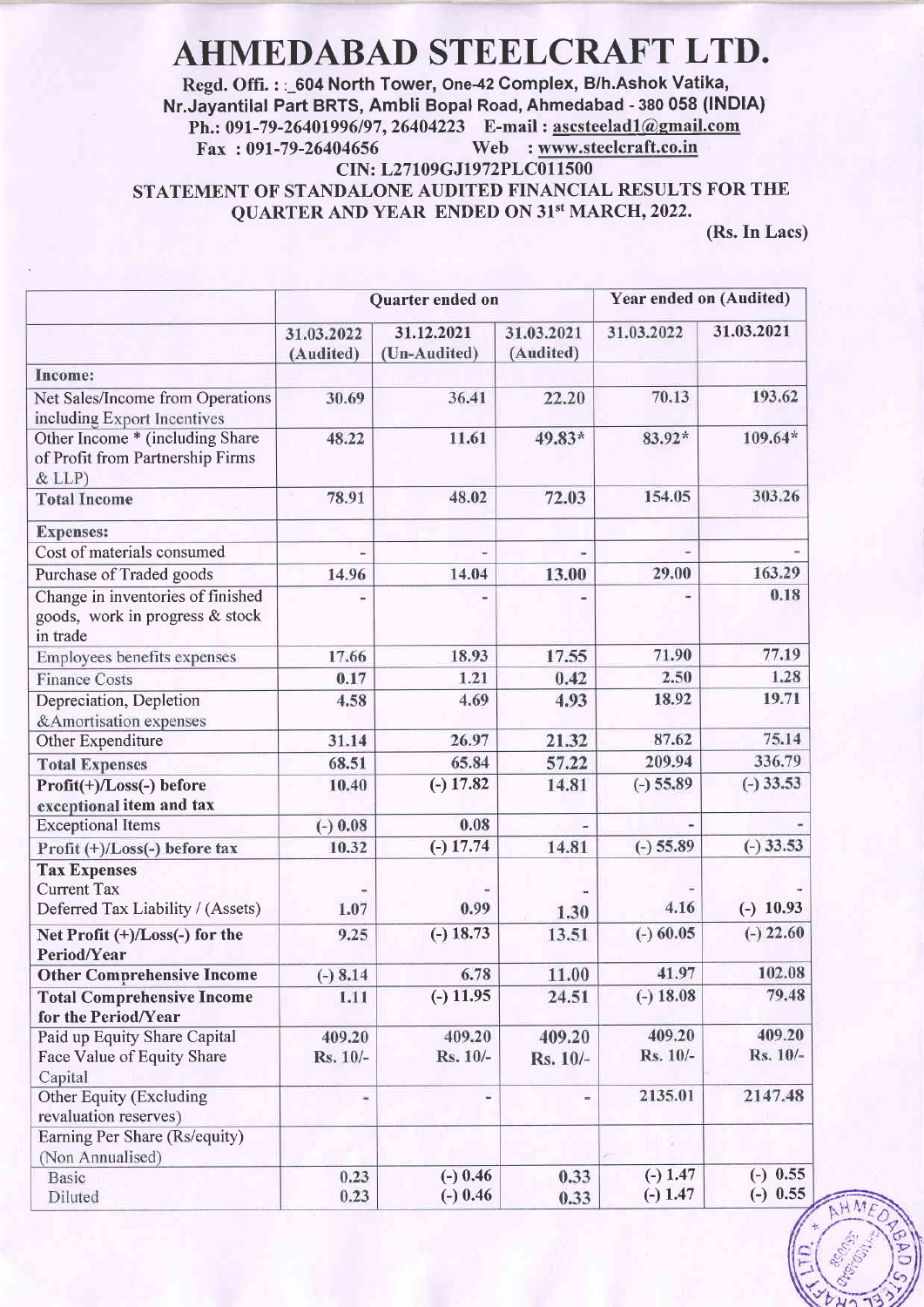# STATEMENT OF ASSETS AND LIABILITIES

(Rs.in Lacs)

| <b>Particulars</b>  |                                           | As at                   | As at                   |
|---------------------|-------------------------------------------|-------------------------|-------------------------|
|                     |                                           | 31-03-2022<br>(Audited) | 31-03-2021<br>(Audited) |
| <b>ASSETS:</b>      |                                           |                         |                         |
|                     | (1) Non Current Assets                    |                         |                         |
|                     | (a) Property, Plant & Equipment           | 396.74                  | 419.19                  |
|                     | (b) Other Intangible assets               | 0.18                    | 0.27                    |
|                     | (c) Financial Assets                      |                         |                         |
|                     | Investments                               | 1485.09                 | 1485.88                 |
|                     | Loan & advances                           | 188.24<br>32.00         | 181.82<br>162.16        |
|                     | <b>Other Non Current Financial Assets</b> | 56.92                   | 56.92                   |
| (d)                 | <b>Other Non Current Assets</b>           |                         | ----------              |
|                     | Total Non Current Assets (i)              | 2,159.18                | 2306.24                 |
|                     | (2) Current Assets                        |                         |                         |
|                     | (a) Financial Assets                      |                         |                         |
|                     | <b>Trade Receivable</b>                   | 139.21                  | 154.46                  |
|                     | Cash & Cash Equivalents                   | 16.90                   | 22.62                   |
|                     | <b>Other Bank Balances</b>                | 164.84                  | 14.85                   |
|                     | Loans & Advances                          | 83.00                   | 82.88                   |
| (b)                 | <b>Other Current Assets</b>               | 52.08                   | 46.12                   |
|                     | Total Current Assets (ii)                 | 456.03                  | 320.93                  |
| <b>TOTAL ASSETS</b> |                                           | 2615.20                 | 2627.17                 |
|                     | <b>EQUITY AND LIABILITIES</b>             |                         |                         |
| $(1)$ Equity        |                                           |                         |                         |
|                     | (a) Equity Share Capital                  | 409.20                  | 409.20                  |
|                     | (b) Other Equity                          | 2135.01                 | 2147.48<br>.            |
|                     | Total Equity (i)                          | 2544.21                 | 2556.68                 |
| (2) Liabilities     |                                           |                         |                         |
|                     | (a) Non Current Liabilities               |                         |                         |
|                     | <b>Financial Liabilities</b>              | 12.45                   | 11.77                   |
|                     | Deferred Tax Liabilities (Net)            | 27.15                   | 22.99                   |
|                     | Other Non Current Liabilities             | 2.44                    | 3.16                    |
|                     |                                           | 42.04                   | 37.93                   |
|                     | Total Non Current Liabilities (i)         |                         |                         |
|                     | (3) Current Liabilities                   |                         |                         |
|                     | <b>Financial Liabilities</b>              |                         |                         |
|                     | <b>Trade Payable</b>                      |                         |                         |
|                     | Dues to Micro and Small Enterprise        | 15.09                   | 19.08                   |
|                     | Dues to Others                            |                         |                         |
|                     | <b>Other Current Liabilities</b>          | 13.86                   | 13.49                   |
|                     | Total Current Liablities (iii)            | 28.95                   | 32.57                   |
|                     | <b>TOTAL EQUITY AND LIABILITIES</b>       | 2615.20                 | 2627.17                 |

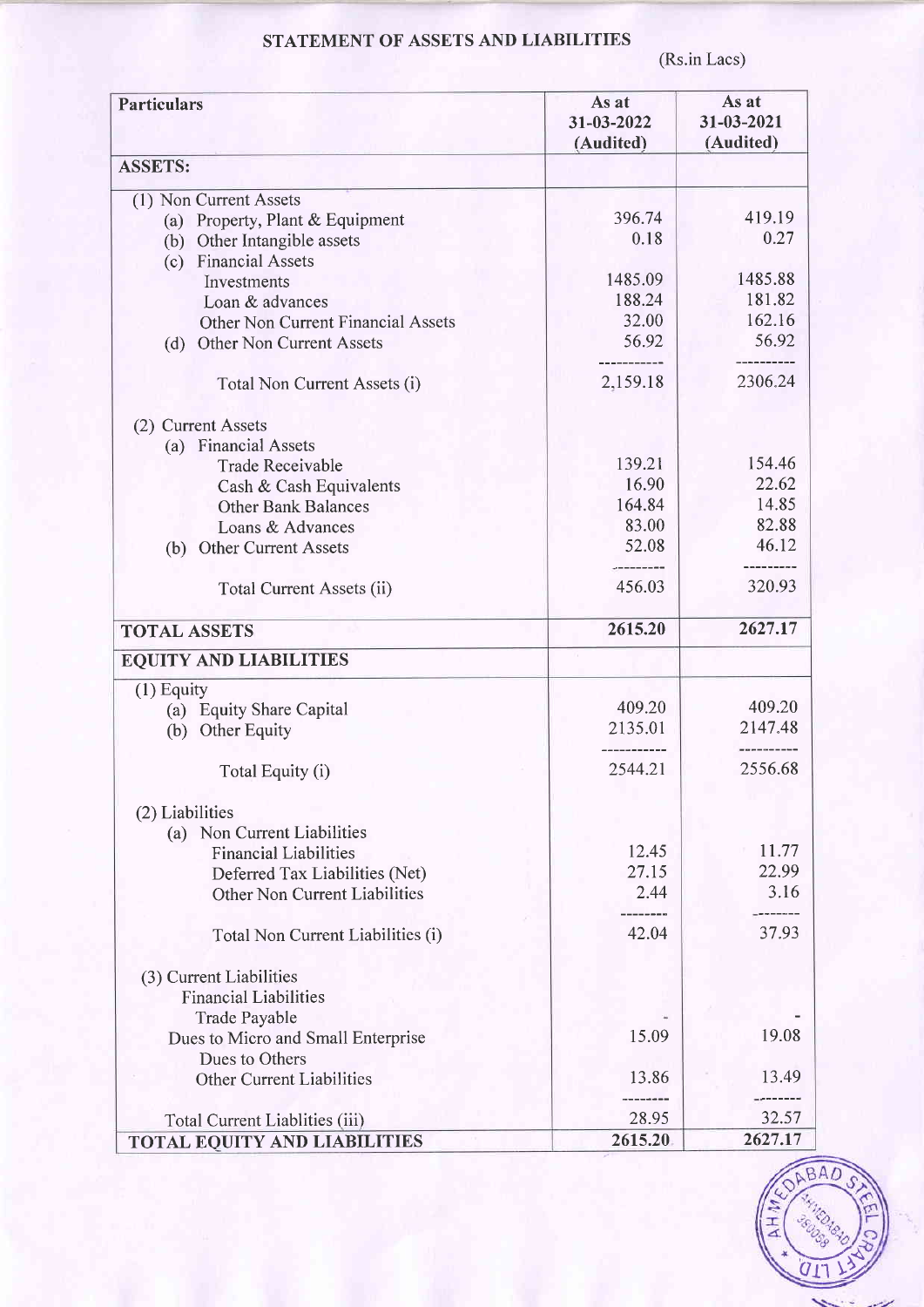# CASH FLOW STATEMENT FOR THE YEAR ENDED ON 31ST MARCH,2022

| <b>Particulars</b>                                              | For the year     | For the year     |
|-----------------------------------------------------------------|------------------|------------------|
|                                                                 | ended            | ended            |
|                                                                 | 31st March, 2022 | 31st March, 2021 |
| A. Cash flow from operating activities                          |                  |                  |
| <b>Net Profit After tax</b>                                     |                  |                  |
|                                                                 | (18.08)          | 79.48            |
| Adjustments for:                                                |                  |                  |
| Depreciation and amortisation                                   | 18.92            | 19.70            |
| <b>Finance costs</b>                                            | 2.50             | 1.28             |
| Interest income                                                 | (11.70)          | (12.11)          |
| <b>Rent income</b>                                              | (33.88)          | (29.04)          |
| Dividend received from Non-current Investments                  | (1.43)           | (7.82)           |
| (Profit) / Loss on sale of Mutual Funds & Shares                | (39.35)          | (104.71)         |
| (Profit)/Loss on Hedging                                        | (2.63)           | 2.63             |
| Share of Profit from Partnership Firms & LLP                    | (33.88)          | (36.53)          |
| (Profit) / Loss on sale of Motor car                            | (0.08)           |                  |
| (Net Gain) / Loss on Foreign Currency Transactions &            | 5.61             | (4.59)           |
| <b>Translations</b>                                             |                  |                  |
| <b>Deferred Tax</b>                                             | 4.16             | (10.93)          |
|                                                                 | (91.76)          | (182.18)         |
| <b>Operating Profit / (loss) before Working Capital Changes</b> | (109.84)         | (102.62)         |
| Changes in working capital:                                     |                  |                  |
| Adjustments for (increase) / decrease in operating assets:      |                  |                  |
| Inventories                                                     |                  | 0.18             |
| Trade receivables                                               | 15.25            | 68.45            |
| Other current assets                                            | (5.96)           | (10.76)          |
| Short-term loans and advances                                   | (0.13)           | 0.27             |
| Adjustments for increase / (decrease) in operating liabilities: |                  |                  |
|                                                                 |                  |                  |
| Trade payables                                                  | (3.98)           | (12.44)          |
| Other current liabilities                                       | 0.37             | (5.78)           |
| <b>Other Non-Current Liabilities</b>                            | (0.73)           | 3.17             |
| Direct Tax Paid (Net of Refund)                                 |                  |                  |
| Net cash flow from / (used in) operating activities<br>(A)      | (105.02)         | (59.53)          |
| <b>B. Cash flow from investing activities</b>                   |                  |                  |
| Long Term Investments - Others                                  | (5.61)           | 4.59             |
| Sale of Investments in Shares                                   |                  | 41.69            |
| <b>Addition to Investments in Share</b>                         |                  | (11.69)          |
| <b>Purchase of Mutual Fund</b>                                  | (114.36)         | (352.95)         |
| Sale of Mutual Fund                                             | 270.31           | 422.66           |
| Proceed from investment in Partnership/LLP                      | 368.70           | 93.87            |
| Investment in Partnership/LLP                                   | (512.80)         | (225.00)         |
| Sale proceeds from disposal of Property, Plant & Equipment      | 3.70             |                  |
| Advance refunded                                                | (0.82)           | 4.42             |
| Security Deposit Received/Given                                 | 130.84           | 10.77            |
| Proceed from\Deposit in Bank Deposits (other balances)          | (149.98)         | (9.97)           |
| <b>Purchase of Fixed Assets</b>                                 |                  | (0.63)           |
| Dividend received from Non-current Investments                  | 1.43             | 7.82             |
| Share of Profit from Partnership Firms & LLP                    | $-33.87$         | 36.53            |
| Rent received                                                   | 31.00            | 26.45            |
| Interest received                                               | 11.70            | 12.11            |
| Net cash flow generated/ (used in) investing activities<br>(B)  | 67.99            | 60.66            |
|                                                                 |                  |                  |

**HEDABA** д AQ<sub>3</sub>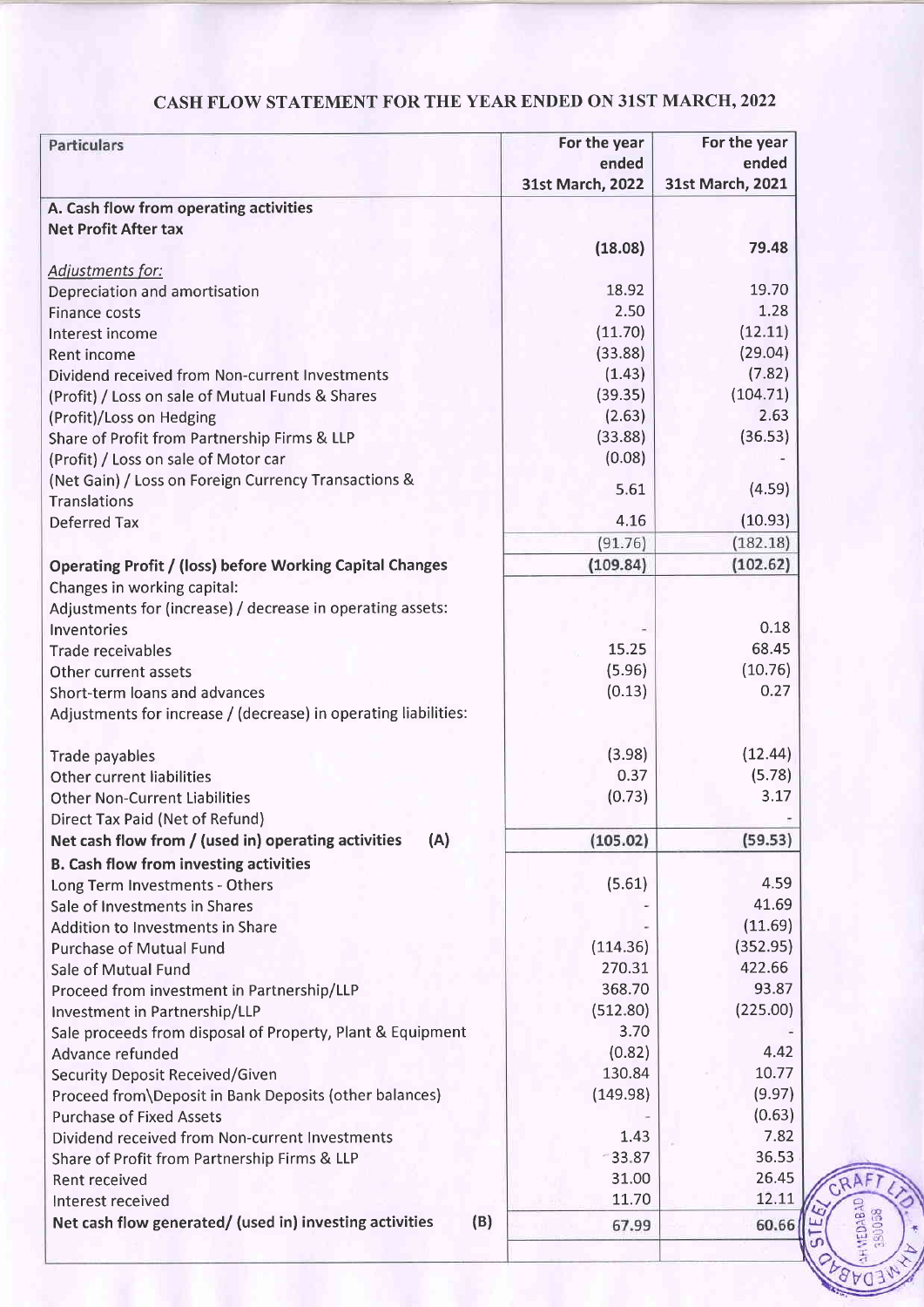| C. Cash flow from financing activities<br>Finance cost                                                                                                                            | (2.50)                    | (1.28)                   |
|-----------------------------------------------------------------------------------------------------------------------------------------------------------------------------------|---------------------------|--------------------------|
| (C)<br>Net cash flow generated/ (used in) Financing Activities                                                                                                                    | (2.50)                    | (1.28)                   |
| Net increase/(decrease) in Cash and cash equivalents<br>$(A+B+C)$<br>Cash and cash equivalents at the beginning of the year<br>Cash and cash equivalents at the end of the year * | (39.53)<br>22.62<br>16.90 | (0.16)<br>22.78<br>22.62 |
| Components of Cash & Cash Equivalents (refer note G)<br>(a) Cash on hand                                                                                                          | 0.04                      | 0.38                     |
| (b) Balances with banks<br>(i) In current accounts                                                                                                                                | 16.86                     | 22.25                    |
| (ii) In deposit accounts                                                                                                                                                          | 16.90                     | 22.62                    |

### Notes:

- 1. These Audited results were reviewed by the Audit Committee and taken on record at the meeting of the Board of Directors of the Company held on 30<sup>th</sup> May, 2022.
- 2. As the Company has incurred loss during the current financial year (202I-22), the Directors of the Company do not recommend any dividend forthe year under review.
- 3. The Company's operations fall under single segment i.e. M.S. Window, Door and Ventilator Sections (Non-Alloy). Considering the nature of company business and operations, as well as based on review of operating result, there is only one reportable segment in accordance with requirements of Ind As  $-$  108 "Operating segment".
- 4. Export incentives and duty drawback scheme are taken on cash basis.
- 5. The Company is engaged in trading of M.S. Window, Door and Ventilator Sections (Non-Alloy) & Merchant Trade Activities. Besides the Company has share in Partnership engaged in Land development and real estate activities. Further the Company has also done investment in Body Corporate promoted by the Company in Mongolia jointly with other parties. The body corporate in which the investment is made is engaged in mining activities.
- The Company has appointed Link In-Time India P. Ltd as Registrar & Transfer Agent with 6. effect from April 2010. The office of Share Transfer i.e Link In-time India Pvt Ltd. -Ahmedabad Branch is shifted to 506-508, 5th Floor, Amarnath Business Center-l (ABC-|) Besides Gala Business Center, Nr. St.Xavier's College Corner Off C.G. Road, Navrangpura, Ahmedabad-380009 .The Shareholders and Investors are requested to correspondence to new Address.
- 7. Profit of Rs 33.88 Lacs on account of share in profit of partnership firm and limited liability partnership firms is included in other income for financial year ended on 31<sup>st</sup> March 2022.

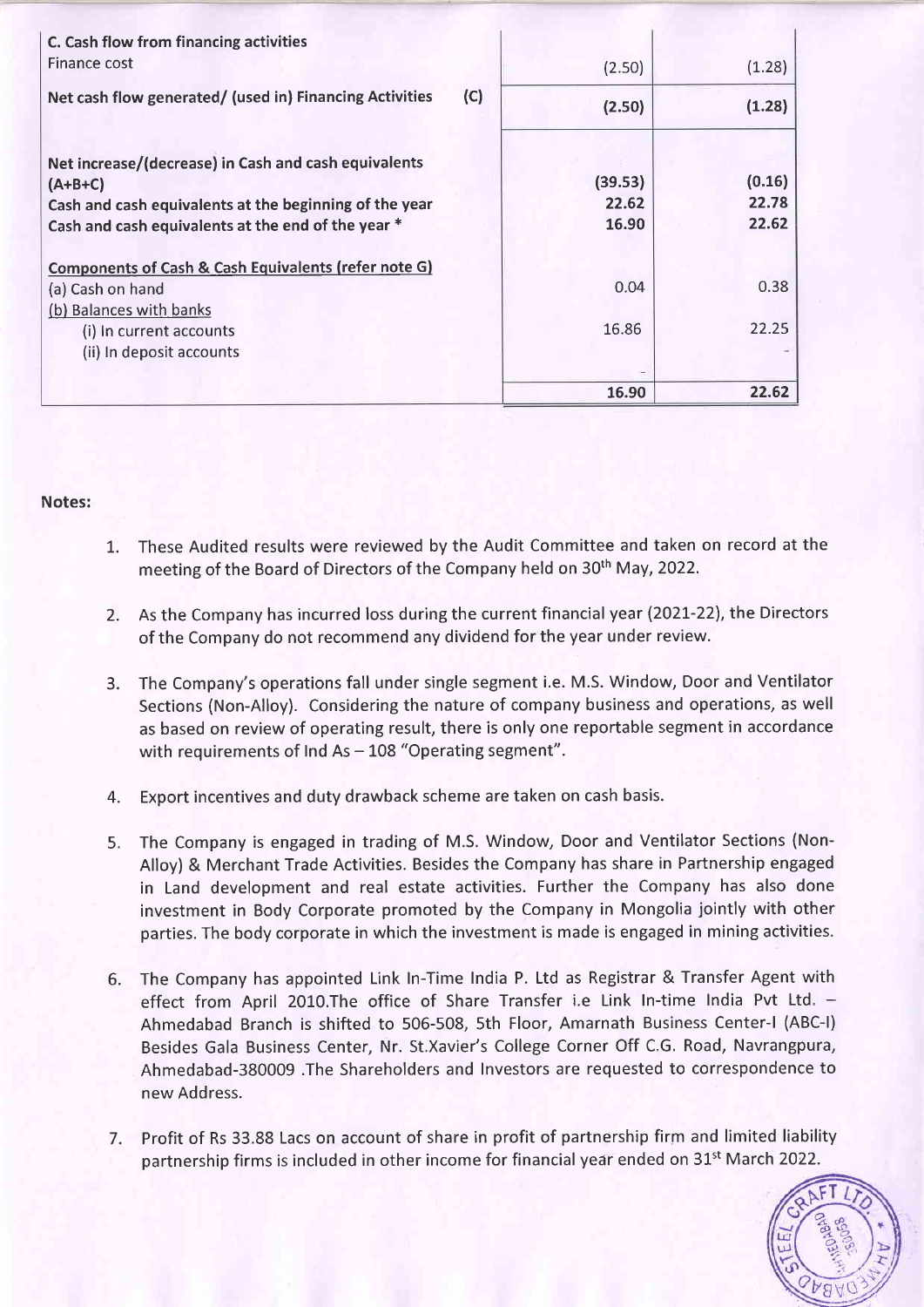- 8. The Statement of Cash Flows has been prepared under the Indirect method as set out in Ind AS 7 on Statement of Cash Flows notified under Section 133 of The Companies Act 2013, read together with Paragraph 7 of the Companies (lndian Accounting Standard) Rules 2015 (as amended).
- 9. The figures for quarter ended 31<sup>st</sup> March, 2022 are balancing figure between the audited figures of full financial year and reviewed year to date figures up to third. quarter of the FinancialYear.
- 10. Figures for previous period/ year have been regrouped / re-arranged, wherever necessary.
- 11. Registered Office of the Company is shifted from 401, "637" Complex, Panchvati 2nd Lane Gulbai Tekra, Ahmedabad - 380006 to N.T. 604 ONE-42 Complex, B/h Ashok Vatika, Nr. Jayantilal Park BRTS, Ambli Bopal Road, Ahmedabad - 380058 with effect from 1st March, 2020.



For Ahmedabad Steelcraft Ltd.

Ahl + Gill

Ashok C. Gandhi Chairman (DIN 00022507

Place : Ahmedabad Date:30-05-2022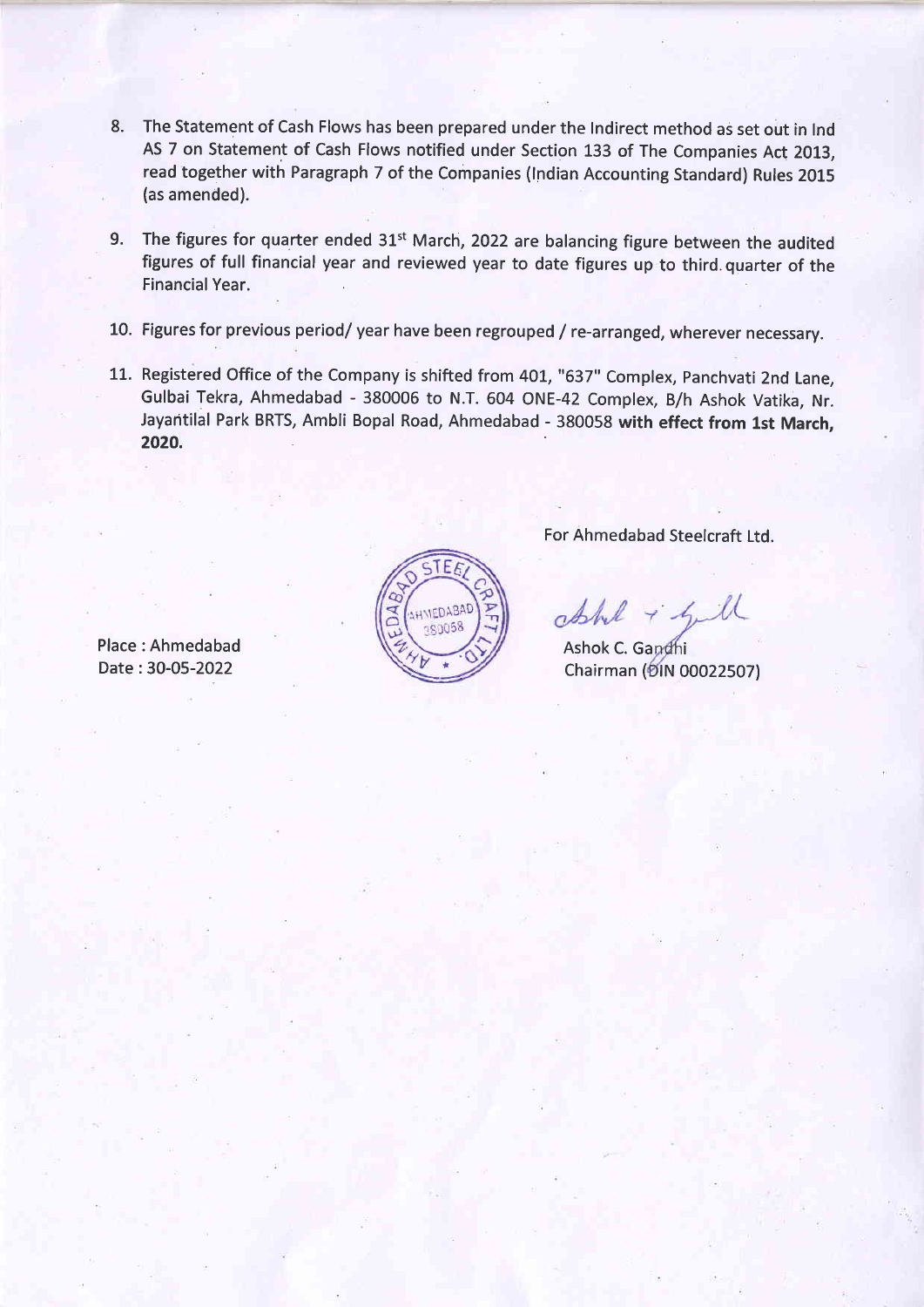

**Partners** Nautam R. Vakil - (F.C.A.) 9228888060 Manan N. Vakil - (E.C.A., D.I.S.A., M.B.A.) 9879300701 lainik N. Vakil - (F.C.A.) 9825159617

#### INDEPENDENT AUDITOR'S REPORT ON AUDIT OF STANDALONE FINANCIAL RESULT AND REVIEW OF QUARTERLY FINANCIAL RESULTS

#### TO THE BOARD OF DIRECTORS OF AHMEDABAD STEELCRAFT LIMITED

#### **Opinion**

We have audited the accompanying Standalone quarterly Financial Results of AHMEDABAD STEELCRAFT LIMITED ("the company") for the quarter and year ended 31<sup>st</sup> March, 2022, ("the Statement"), attached herewith, being submitted by the company pursuant to the requirement of Regulation 33 of the SEBI (Listing Obligations and Disclosure Requirements) Regulations,2Ol5, as amended ("Listing Regulations"),

In our opinion and to the best of our information and according to the explanations given to us these standalone financial results:

- i. are presented in accordance with the reguirements of Regulation 33 of the Listing Regulations in this regard; and
- ii, give a true and fair view in conformity with the recognition and measurement principles laid down in the applicable accounting standards and other accounting principles generally accepted in India of the net profit and other comprehensive income and other financial information for the quarter and year ended 31<sup>st</sup> March, 2022.

#### Basis for Opinion

We conducted our audit in accordance with the Standards on Auditing (SAs) specified under section 143(10) of the Companies Act, 2013 (the Act). Our responsibilities under those Standards are further described in the Auditor's Responsibilities for the Audit of the Standalone'Financial Resu/ts section of our report. We are independent of the Company in accordance with the Code bf Ethics issued by the Institute of Chartered Accountants of India together with the ethical requirements that are relevant to our audit of the financial results under the provisions of the Companies Act, 2013 and the Rules thereunder, and we have fulfilled our other ethical responsibilities in accordance with these requirements and the Code of Ethics. We believe that the audit evidence we have obtained is sufficient and appropriate to provide a basis for our opinion'.

#### Management's Responsibilities for the Standalone Financial Results

These quarterly financial results as well as the year to date standalone financial results have been prepared on the basis of the interim financial statements. The Company's Board of Directors are responsible for the preparation of these financial results that give a true and fair view of the net profit/loss and other comprehensive income and other financial information in accordance with the recognition and measurement principles laid down in Indian Accounting Standard 34, 'Interim Financial Reporting' prescribed under Section 133 of the Act read with relevant rules issued thereunder and other accounting principles generally accepted in India and in compliance with Regulation 33 of the Listing<br>Regulations. This responsibility also includes maintenance of adequate accounting records in accordance with the provisions of the Act for safeguarding of the assets of the

#### VAKIL HOUSE

31/B, Saurastra Society, Opp. Jain Temple, Vikas Gruh Road, Paldi,,Ahmedabad-7. Ph. : 26620235, 26651 481 E-mail : nautam@nautamvakil.com

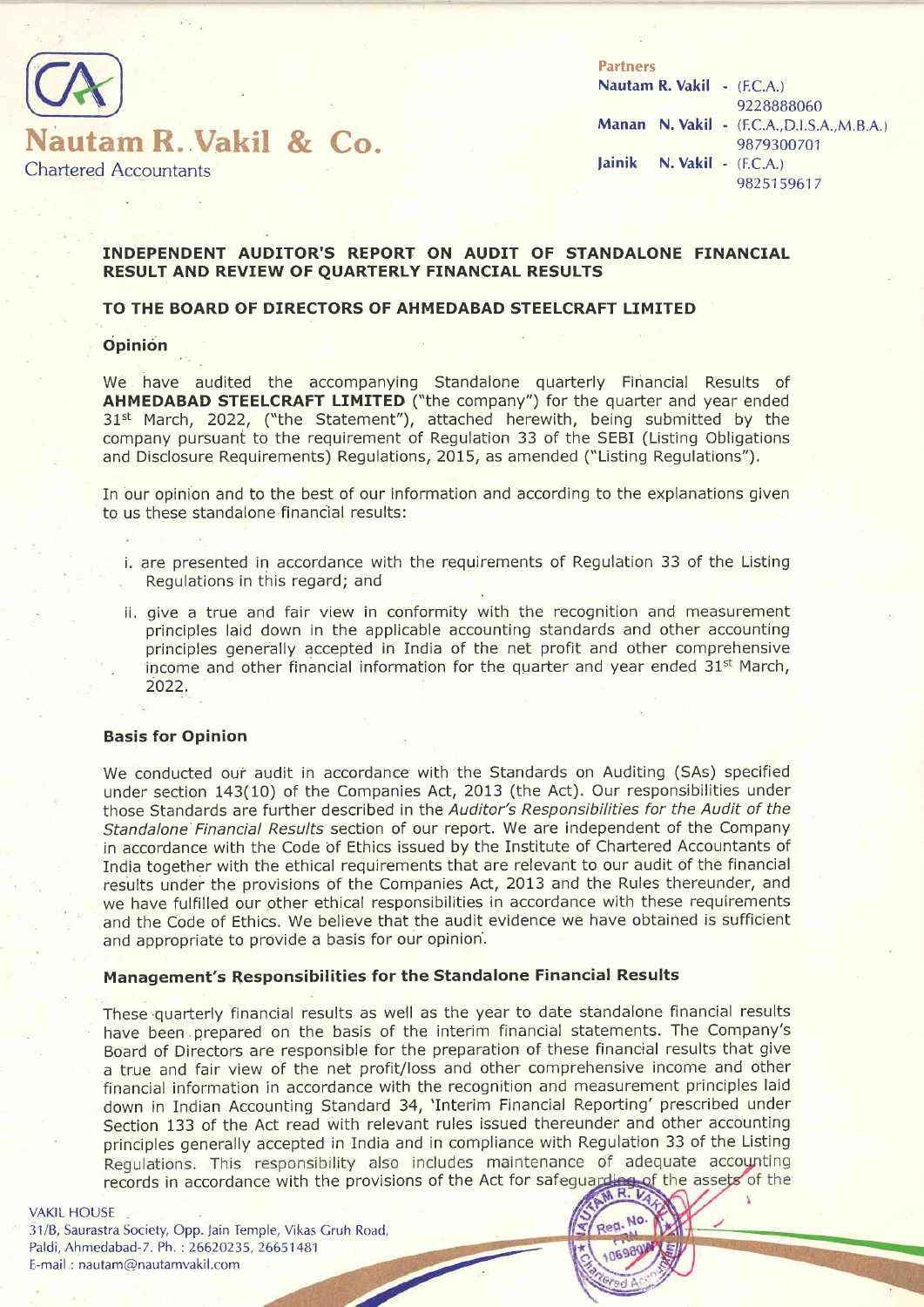Company and for preventing and detecting frauds and other irregularities; selection and application of appropriate accounting policies; making judgments and estimates that are reasonable and prudent; and design, implementa internal financial controls that were operating effectively for ensuring the accuracy and the standalone financial results that give a true and fair view and are free from material misstatement, whether due to fraud or error.

In preparing the standalone financial results, the Board of Directors are responsible for assessing the Company's ability to continue as a going concern, disclosing, as applicable, matters related to going concern and using the going concern basis of accounting unless the Board of Directors either intends to liquidate the Company or to cease operations, or has no realistic alternative but to do so.

The Board of Directors are also responsible for overseeing the Company's financial reporting process.

# Auditor's Responsibilities for the Audit of the Standalone Financial Results

Our objectives are to obtain reasonable assurance about whether the standalone financial<br>results as a whole are free from material misstatement, whether due to fraud or error,<br>and to issue an auditor's report that includes

As part of an audit in accordance with SAs, we exercise professional judgment and maintain professional scepticism throughout the audit. we also:

- Identify and assess the risks of material misstatement of the standalone financial results, whether due to fraud or error, design and perform audit procedures responsive to those risks, and obtain audit evidence that is sufficient and appropriate to provide a basis for our opinion. The risk of not detecting a material misstatement resulting from fraud is higher than for one resu
- ' Obtain an understanding of internal control relevant to the audit in order to design audit procedures that are appropriate in the circumstances, but not for the purpose of expressing an opinion on the effectiveness of the companv's internal control,
- Evaluate the appropriateness of accounting policies used and the reasonableness of accounting estimates and related disclosures made by the Board of Directors.

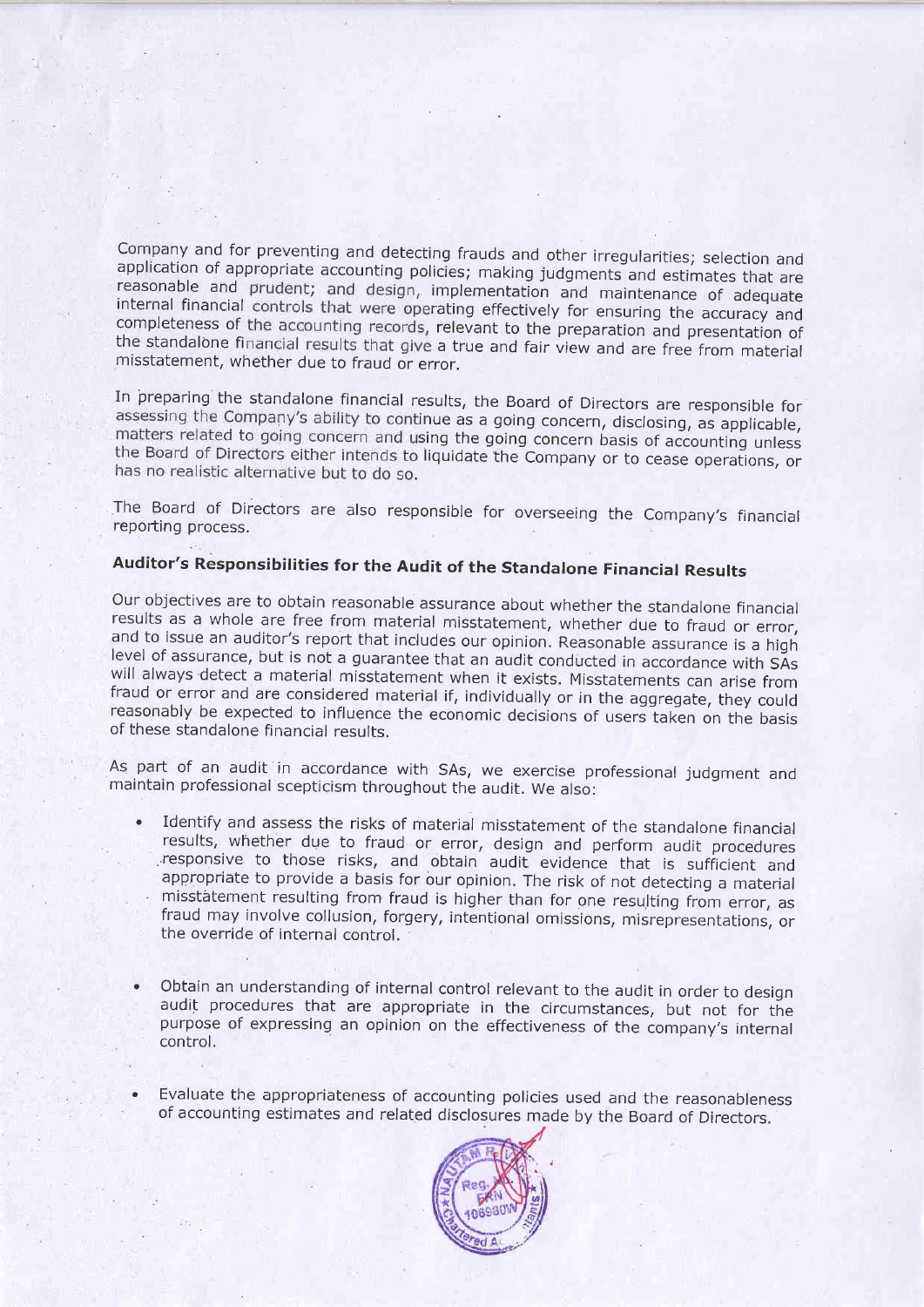- Conclude on the appropriateness of the Board of Directors' use of the going concern basis of accounting and, based on the audit evidence obtained, whether a material uncertainty exists related to events or conditions that may cast<br>significant doubt on the Company's philips to significant doubt on the Company's ability to continue as a going concern. If we<br>conclude that a material uncortainty with conclude that a material uncertainty exists, we are required to draw attention in<br>our auditor's report to the related disclosures in the financial results or, if such<br>disclosures are inadequate, to modify our opinion. Our the audit evidence obtained up to the date of our auditor's report. However, future events or conditions may cause the Company to cease to continue as a going concern.
- Evaluate the financial results, including the disclosures, and whether the financial results presentation. represent the underlying transactions and events in a manner that achieves fair

We communicate with those charged with governance regarding, among other matters, significant deficiencies in internal control that we identify during our audit. the planned scope and timing of the audit and significant audit findings, including any

We also provide those charged with governance with a statement that we have complied with relevant them all relationships with relevant ethical requirements regarding independence, and to communicate with them all relationships and other matters that may reasonably be thought to bear on our independence, and where applicable, related safeguar

### Other Matters

The Standalone Financial Result include the results for the quarter ended on 31<sup>st</sup> March, 2022 Standalone Financial Result include the results for the quarter ended on 31st March,<br>being the balancing figure between the audited figures in respect of the full current financial year-which is subject to limited review by us. Our report on the<br>Statement is not modified in respect of this matter. financial year and the published unaudited year to date figures up to third quarter of the Statement is not modified in respect of this matter.

> For, Nautam R. Vakil & Co, Chartered Accountants Firm Registration No. 106980W

UR.

Reg. No FRN

06980

Manan Vakil Partner

Membership No. 102443 UDIN: 22102443AJVSNK1794

Place: Ahmedabad Date: 30.05.2022'